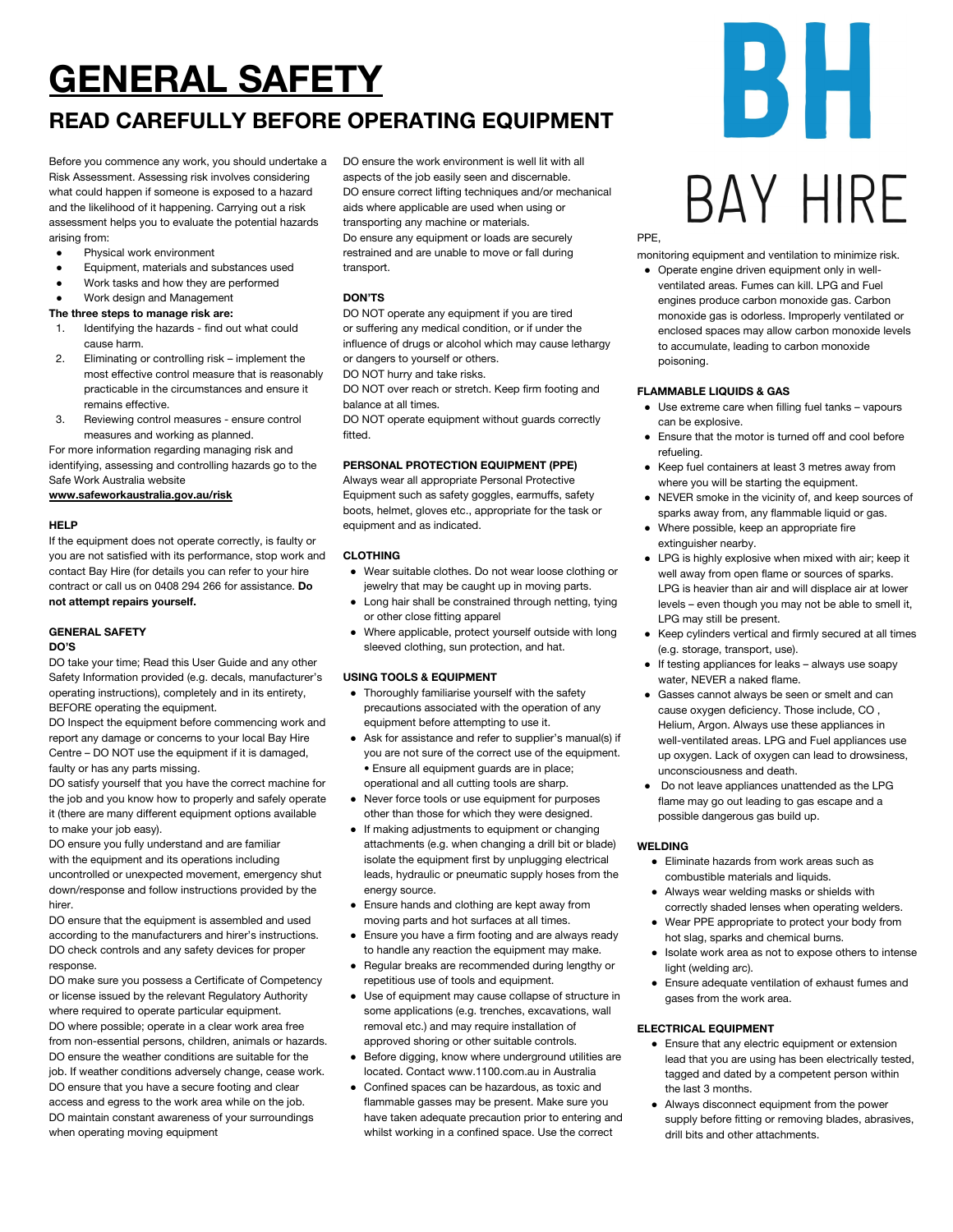- DO NOT ever lock switches in 'on' position with tape, wire or by any other means.
- Always ensure that the power outlet you are using is protected by an RCD (Residual Current Device) safety switch. Use an approved portable RCD if your power outlet is not RCD protected.
- Always check with authorities for location of hidden cabling prior to commencement of cutting or demolition as contact with electrical cabling can cause injury or death.
- DO NOT use electrical equipment in 'wet' environments.
- DO NOT use an electrical extension lead that is longer than 15 meters as a significant voltage drop will occur, potentially compromising personal safety and leading to possible equipment damage.
- Always uncoil extension leads and remove any twisting to prevent them from overheating during use.
- Before using, ensure all electrical leads are not damaged in any way.
- Keep leads off floor, from being pinched or crushed and away from water and moisture.
- DO NOT use electrical appliance where the operation can trigger an explosion of gases, vapours, liquids, dusts or other substances.

#### **BATTERY EQUIPMENT**

- Recharge the batteries only in the chargers specified for the equipment. A charger that is suitable for one type of battery pack may create a risk of fire when used with another battery pack.
- Use equipment only with specifically designated battery packs. Use of any other battery packs may create a risk of injury and fire.
- When battery pack is not in use, keep it away from other metal objects that could make a connection from one terminal to another. Shorting the battery terminals together may cause burns or a fire.
- Damage may cause liquid to escape from the battery. Avoid contact. If contact occurs, flush with water. If liquid contacts eyes, seek medical assistance. Liquid from batteries may cause irritation or burns.
- Do not cover ventilation slots in the battery or charger.
- Ensure batteries are charged in a well-ventilated area.

#### **HIGH PRESSURE AIR, WATER & PAINT**

- Do NOT use compressed air for human consumption.
- Do NOT use compressed air for dusting off or cleaning clothing and/or body.
- Use extreme care when using compressed air, high pressure water cleaners or airless spray painters.
- Never use high pressure air to clean any part of your clothes or body. High pressure jets of compressed air can rupture eardrums, damage eyes, cause skin to peel or enter the bloodstream through the skin.
- Never point or direct high pressure water or spray paint equipment at any part of any person regardless whether it is energised or not. Inactivated equipment may still contain pressurised material. High pressure liquid streams may facilitate toxic substances to enter the skin and cause blood poisoning.
- Ensure the correct Personal Protective Equipment (PPE) is used when undertaking work involving the operation of any pressurised equipment.

● To ensure correct use of PPE when using hazardous substances (e.g. paint, thinners) obtain a **Safety** 

Data Sheet (SDS) from your supplier. The SDS also provides other valuable health and safety information pertaining to the product you are using.

#### **HYDRAULICS**

- Never handle or move a hydraulic system when it is operating.
- Always use a suitable secondary support when working on any elevated hydraulic equipment.
- Do not handle pressurized hydraulic systems
- Do not disconnect a hydraulic system whilst the system is under pressure
- Never check for hydraulic leaks with hands, fingers, or any other bare skin.

#### **LIFTING EQUIPMENT**

- Stand clear of all loads and avoid moving load over the heads of other personnel.
- Do not leave loads in the air unattended.
- Use caution when chains or cables are under tension. They can release violently and cause a striking injury.
- Keep limbs clear of all pinch points.
- Always ensure the suitability of the overhead structure being used for lifting, winching or pulling.  $\bullet$ Use correct size jacks with a suitable safe working load limit.
- Ensure jacks are placed under a solid part of the load and cannot slip.
- Always have a suitable secondary restraint system when working under a suspended load such as a block or safety brace.

#### **WORKING AT HEIGHTS**

- Always position equipment on firm and stable base, and ensure the working platform is level.
- Always ensure an adequate head clearance above. ● Always maintain three limbs in contact when
- ascending or descending from any height.
- Ensure hand and foot holds are clean and dry, and non-slip footwear is worn. ● Never exceed Safe Working Load limits on
- equipment.
- Always ensure that no people can access the area under the working height
- Always work within the legislated exclusion zonE from any power lines, underground cables, or other electrical installations.
- Do not work at heights during wind, rain, snow, or stormy conditions.
- Check your local regulatory authority for the relevant working at height legislation in your country, state or territory
- Use Elevated Work Platforms where possible, contact Bay Hire for more information.
- Always ensure EWP equipment with stabilizers or outriggers are fully deployed, and ground pads used.

#### **SCAFFOLD**

- Any platform, 2 metres or more above the ground should have handrails, mid rails and kickboards fitted.
- Any scaffold tower with a platform height of 4 metres or above can only be assembled, altered or disassembled by a qualified scaffold erector
- All scaffold and platforms must be erected in accordance with manufacturer's instructions.
- Always lock castor wheels before use
- Never sit, stand or climb on handrail or kickboards. Never move scaffold while personnel are on platform. Secure tools and equipment before moving
- Always climb in the inside of scaffold using ladders.

#### **LADDERS & TRESTLES**

- Do not use trestles as ladders; they must only be used to support any plank upon which a person has to work.
- Step ladders and trestles should only be used in the fully open position. Make sure any locking devices on the step ladder/trestle are secure
- Ensure each trestle or ladder is in good condition and secured to prevent outward or sideways movement
- Ensure that single and extension ladders are placed at a nominal slope of 4 (vertical) to 1 (horizontal)
- Ensure that extension ladders extend at least 1 metre past any platform to be reached.
- Where possible, stand at least 1 metre below the top of a ladder when in a working position.
- Do not carry heavy or awkward loads on ladders.
- Avoid over-reaching or stretching and keep the body centered between the side rails at ALL times.
- Always use an approved secure handrail system when standing on trestle/plank combination 2 metres or greater above the ground. Where provision of a handrail system is not reasonably practicable other forms of physical restraints such as safety harness and lanyard that are capable of arresting the fall of a person from a height of more than 2 metres must be used.

#### **DUST CONTROL & ASBESTOS**

- Inhaling dust containing hazardous materials can cause serious and ongoing health issues
- If creating dust is unavoidable, consider dust suppression measures such as air filtration or water suppression.
- To reduce your exposure, use in well-ventilated areas and ensure the operator and anyone in the vicinity of the machine use suitable PPE including dust masks/ respirators, disposable overalls and safety eyewear.
- Consider dust monitoring equipment; contact Bay Hire for more information.
- Do not attempt building or maintenance work such as removal, demolishing or cutting before ascertaining the materials are Asbestos free. Even minimal exposure to asbestos fibres can be dangerous. For more information regarding asbestos safety; in Australia visit the 'Australian Government Asbestos Safety and Eradication Agency' website www.asbestossafety.gov.au.

This operating and safety brochure is intended as a guide only for the safe operation of this equipment. It does not override license requirements nor is it a substitute for a structured operating lesson. If you are unsure about any aspect of the equipment or its capabilities or if you are in doubt as to its proper usage, feel free to consult our trained employees for instruction or the answers to any questions you may have regarding the safe operation of this equipment.